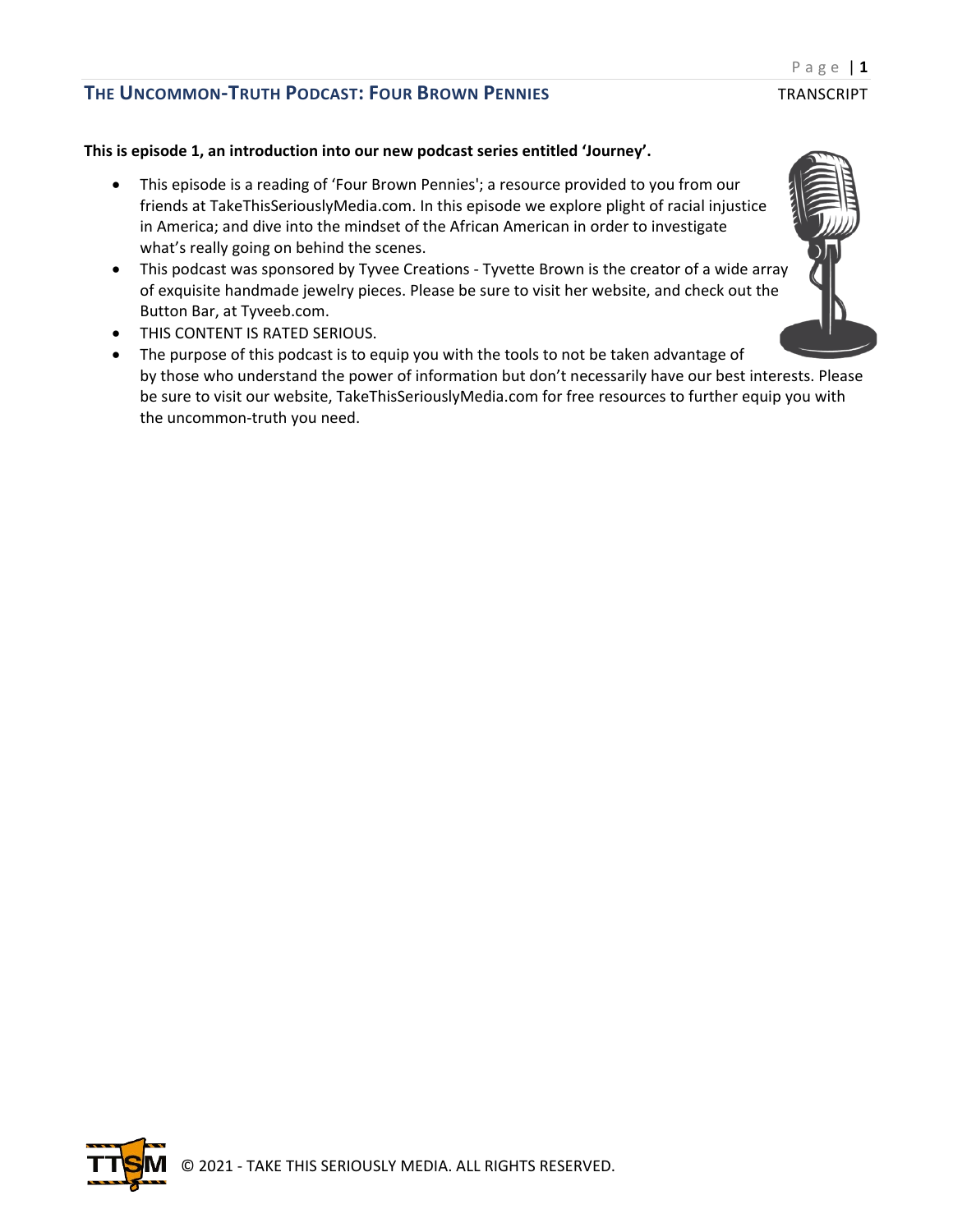#### **Introduction**

- The white owner of "Shockley's", a neighborhood convenience store in a predominantly black community on the west-side of town, stares with an air of distain at 4 brown pennies placed on the counter as payment by a little black boy. He continues to stare as the little black boy digs out the rest of his change to satisfy the price tag of 30¢ attached to his bubblegum of choice.
- Neither the boy nor the store owner can quite put their finger on it, but both consciously accept the roles that their surrounding environment and society have given them to play. In a fraction of a second, the 4 brown pennies on the counter confirm certain 'truths' pursuant to these roles: The penny is diverse from all the other coins that are accepted as payment. Of all the other coins, the penny is the only brown coin, and it takes a whole lot of pennies to equate to 'one' of the other coins. On its front side, the penny memorializes the face of the guy who essentially freed the slaves in America; and THEREFORE this act of memorialization, in the minds of its countrymen, is unconsciously granted the value of... a penny.
- The boy takes the remaining change from his pocket and organizes the coins onto the counter into discriminatory groups, in order to help with his arithmetic. Finally he takes up the 30¢ he counted and hands it to the store owner. Again, neither the boy nor the store owner can quite put their finger on it, but something happens mentally. The transaction of 30¢ for bubblegum has become a mutual acknowledgement that the boy is symbolized by the pennies involved; in a society where other highervalued, more privileged designations are comfortable seeing themselves as having to tolerate his existence.

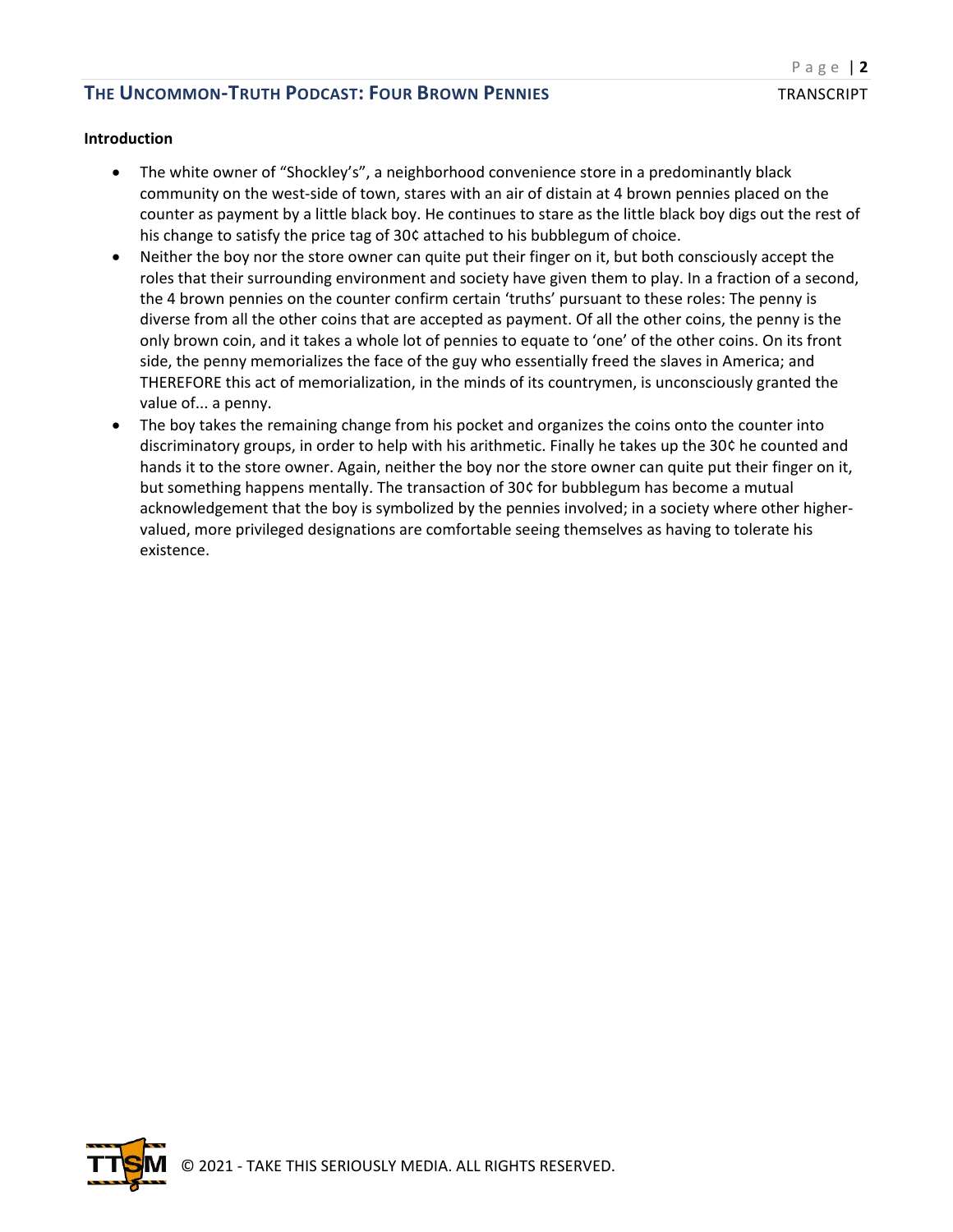#### **Systemic Racism in America.**

- The following is an excerpt from Willie Lynch Letter of 1712.
- In my bag here, I have a foolproof method for controlling your black slaves. I guarantee every one of you that if installed correctly it will control the slaves for at least 300 years [which from the time of this letter would be the year 2012].
- In an anonymous quote from a high-ranking government official, he states "the bigger the lie, the more likely people will believe it". What are the odds that one of the coins produced as official tender for currency of the country would have special properties that just-so-happened to earmark specific ideas that perpetuate the subjugation of a specific group of people in America? What are the odds that the method of choice in the production of coins was not to manufacture all coin types in the same manner, but rather to reserve specialty-type manufacturing for a coin tendering the least-valued currency?
- Our opening anecdotal story is an illustration of the active use of one primary key to fueling systemic racism in America today: indoctrination. While indoctrination itself is actually inherently neutral, its use, particularly in America, has historically been employed on a large scale with extreme prejudice. Calculated methods are used to covertly and strategically saturate the general public with a specific point of view. Many people would deem an average Hollywood film, television commercial, or PBS special program as unassuming and harmless; while others with a more discerning eye would deem many of them as clear and blatant propaganda.
- The idea of indoctrination gives those with malicious intent an excellent opportunity to quietly 'steer' the general population to serve their special interests. While indoctrination can and should be used for the benefit of society, more times than not, America has intentionally used it to systemically frame race relations; creating irrational bias out of traits or properties (i.e. color) that are otherwise intrinsically neutral.
- For example, does it rationally follow that the color 'black' be inherently evil while the color 'white' be inherently good? Why does the term 'black death' represent the bubonic plague, while 'white knight' represents a valiant warrior? Why are demons often depicted in films and art as black, while angels are depicted as white? Why is 'blackmail' a term for threatening someone; while our nation's president lives in The White House? Why in children's fables, was 'the ugly duckling' black, while 'Mary had a little lamb whose fleece was white as snow'? Why does the term 'black sheep' represent someone who is rejected, while telling a 'little white lie' is seen as innocent? Why is the highly intelligent, community-oriented and fearless black sea-dwelling mammal called the 'Killer Whale'; while the most notable and dangerous seadwelling animal, routinely depicted as a man-eating predator called the 'Great White Shark'? And as from the standpoint of a penny, why does the color 'brown' carry the obligation of holding the least value?
- What these examples reveal is the system behind racism in America. Racism is more than surface mistreatment or offensive slurs. It is more than the collateral damage handed down through America's original sin. It is a consciously up-kept, deliberately perpetuated, and fine-tuned system that has proven and continues to prove very effective. Even the term 'Systemic Racism' itself is proof that the system works and is in full affect; in that it has been reduced to a mere buzz word amidst the commotion of the political arena and passed off as cliché or trivial in mainstream media; losing its true meaning.
- The unfortunate truth is, in order to function in this society, you are required to be a witting, or preferably unwitting cog in the machine of systemic racism.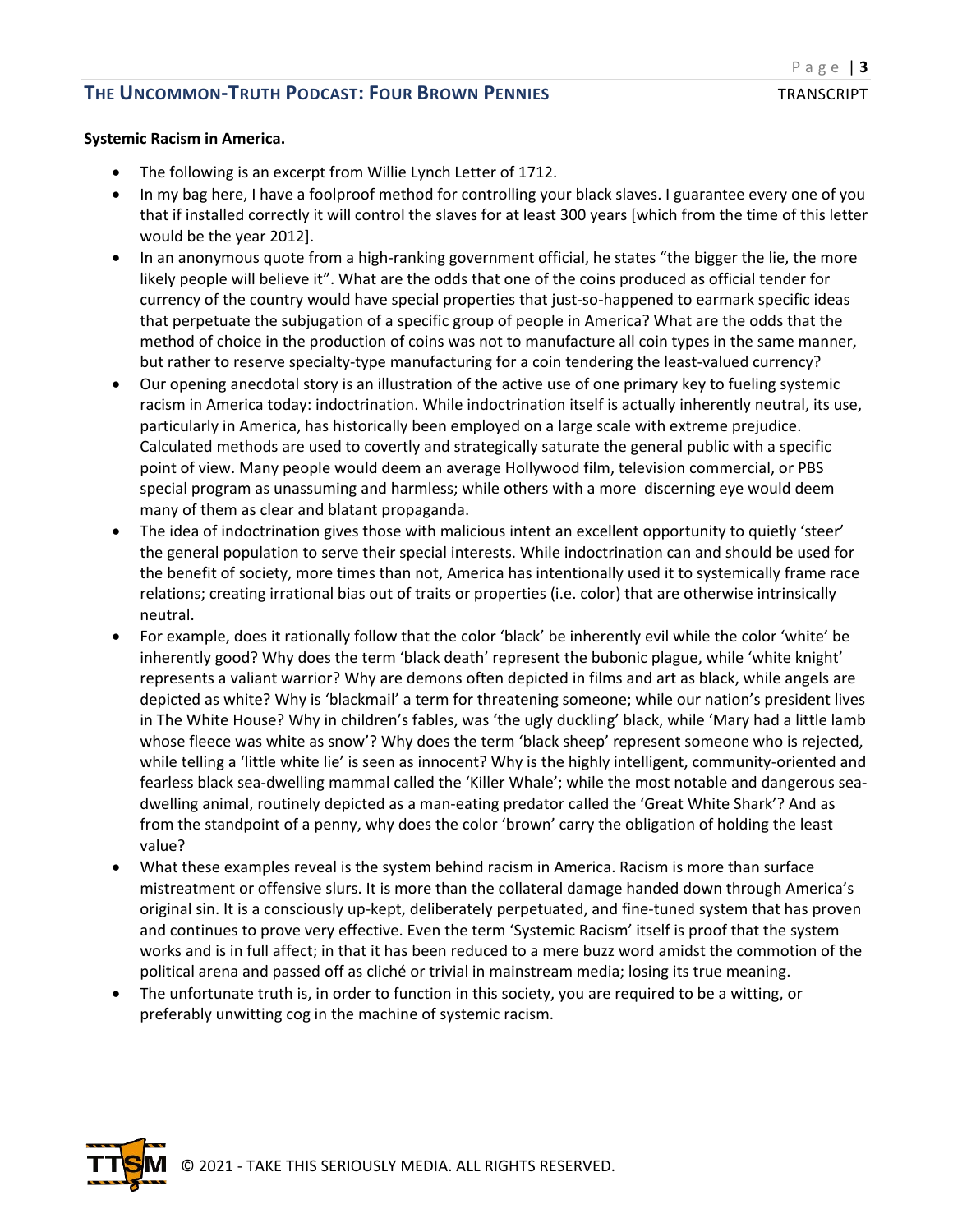#### **The African American.**

- What is an African American? The term 'African American' emerged from the Civil Rights Movement as an attempt for minorities (namely the decedents of slaves) to legitimately lay claim to equal treatment and rights in a majority white society. But while many believe the term 'African American' to be one of the Civil Rights Movement's greatest milestones, it is in fact its greatest concession. The person carrying that label must renounce their original nationality (whatever that may be), and assume a posture with their head down and their hand-out to receive validation and acceptance into the nationality of their white counterparts as 'American'.
- The Constitution of the United States of America specifies explicitly that a citizen of the country is sovereign. The Constitution deems all sovereign men the privilege of being "created equal". In addition, the Constitution grants all sovereign men the full backing of the sovereign nation of which he or she is a citizen. And accordingly, the right of sovereignty is recognized internationally. That is, because the country is said to be sovereign, any attack on a citizen of the sovereign nation by another nation is essentially a direct attack on the sovereign nation itself.
- But how does one originally from another country become a citizen? Better yet, how does one obtain sovereignty as a citizen of this country? The answer is the 'will' of the individual. It was the intention of the founding fathers of this country to place the blessings and responsibilities of sovereignty solely on the immigrant's will to become a citizen. Basically, it is the will of the immigrant to renounce the citizenship of his or her country of origin and join themselves to become citizens of this country. And accordingly, their generations subsequently born in this country, becoming citizens through birth, were conferred the same 'will' of their immigrant parents.
- But this begs the question: Was it the will of the slaves that were brought to this country 400 years ago to become citizens? The answer is an obvious no. It was not the will of the slaves to be here at all; much less become citizens. It was the will of others that they be brought here as slaves. So how can an African American legitimately lay claim to the right of sovereignty? Remember, in the eyes of this country's founding fathers, sovereignty through citizenship is an indication of the will of the immigrant to join this nation.
- Have you ever thought to yourself how arrogantly Nigerians conduct themselves as visitors of this country? The reality is quite the contrary. What we might perceive as arrogance is actually dignity. It is natural, even proper for people who have a self-awareness of their nationality to emit its intrinsic dignity. Have you ever wondered why exclusively Chinese communities exist in the U.S. like China Town, or why exclusively Mexican communities exist in the U.S. like those near the Mexican border? Again, it is natural, even proper for immigrants being citizens of the U.S. to retain the richness of their culture and heritage in their communities. But what about the descendants of slaves? What can so-called 'African Americans' emit with an intrinsic sense of dignity in their nationality beyond slavery? What richness of culture can they retain based on their heritage beyond some vague notion that their ancestors originated as primitive, barefoot grass-hut dwellers from some jungle in Africa?
- The unfortunate truth is the descendants of slaves have been stripped of their true nationality and identity. Remember, slaves are considered to be the property of their owners. Rationally speaking, they have as much claim to their nationality of origin as a dog has claim to its nationality of origin. Slaves, by definition, are not immigrants; that is, they did not join themselves to this country on the basis of their own free will. Therefore, as stipulated through the intentions of this country's founding fathers, the descendants of slaves, or so-called 'African Americans', have no legitimate claim to the sovereignty of citizenship guaranteed by the Constitution of the United States of America.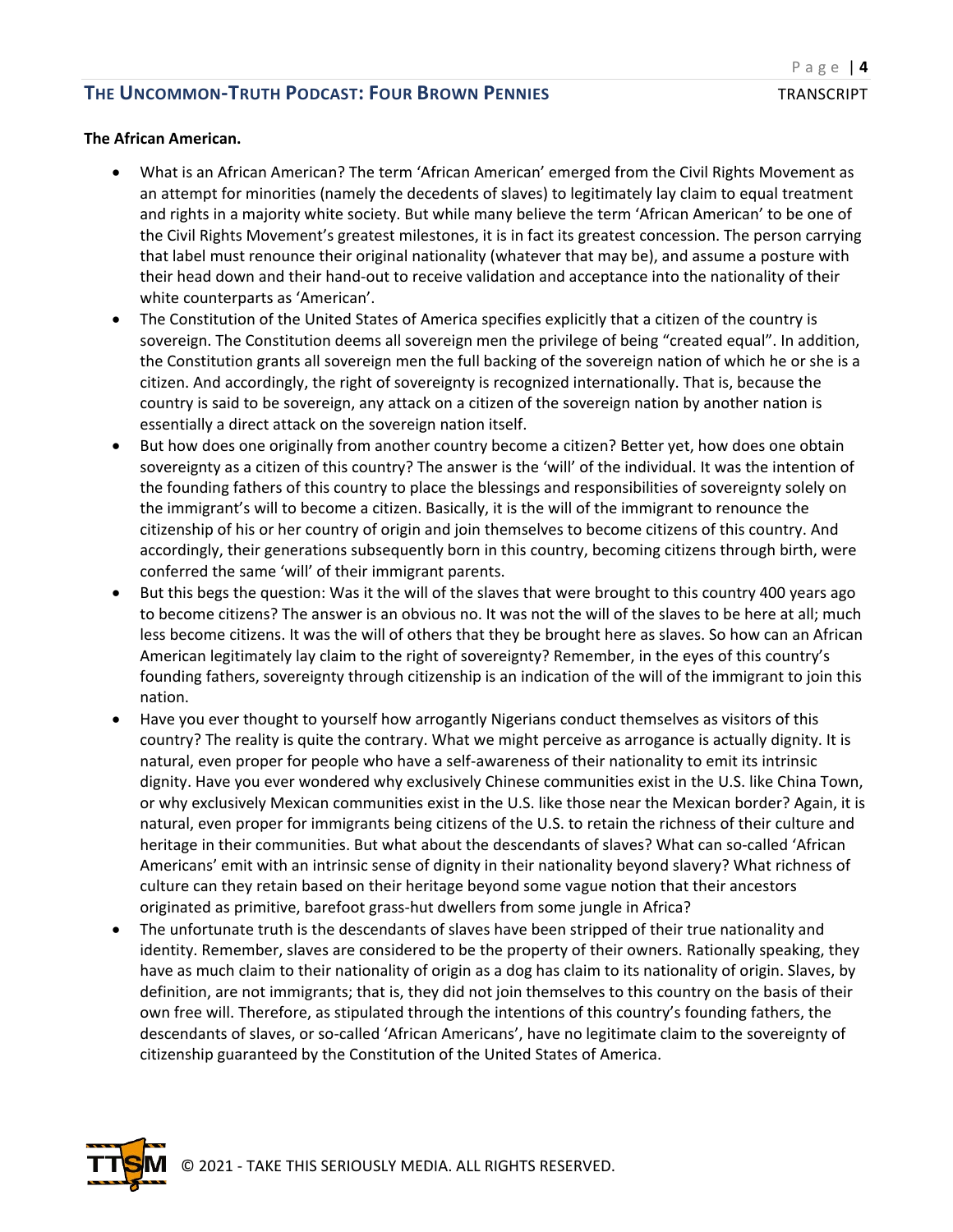#### **The Remedy.**

- It is high time for so-called 'African Americans' to look beyond accepting a superficial second-hand version of acceptance and investigate their true heritage. If their heritage is unknown, perhaps the reason is more involved than mere cause-and-effect of being a descendent of a slave. Perhaps it's more sinister than what would be characterized as a surface side-effect. Perhaps it's a worthwhile pursuit to find out.
- There is more to so-called 'African Americans' than being descendants of slaves. The person constitutes a regal, sovereign identity backed by a legitimately sovereign nation that commands more credibility than some vague notion of originating from somewhere in Africa. The need to be validated and accepted by the house of one's subjugation as qualifying for equal rights as citizens should itself be an insult. Validation should be a trait of identity; not the other way around. The understanding of your intrinsic value should drive you to seek out your true heritage.